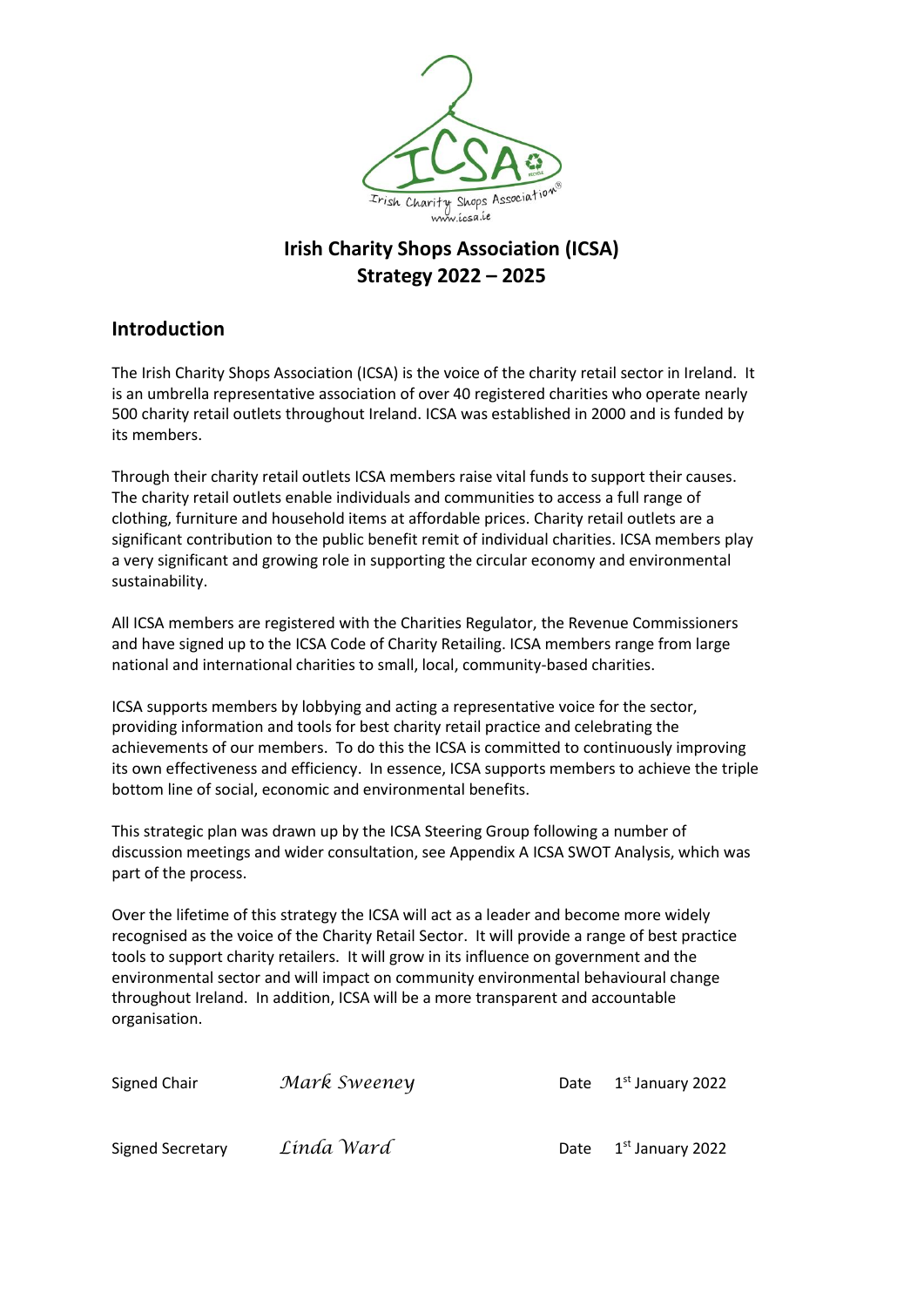

### **Mission Statement**

The ICSA supports the Charity Retail Sector in Ireland to:

- model best charity retail practice
- influence government policy
- promote positive social, economic and environmental change

### **Vision**

Represent charity retail in Ireland by:

- Supporting and demonstrating the financial, social and environmental impact of charities on the wider community
- Showcasing the environmental benefit of reuse
- Demonstrating the contribution of charity retail to the circular economy

#### **Values**

- Be honest, open and transparent in all our activities
- Act with integrity
- Be trustworthy
- Be inclusive by promoting diversity and inclusion
- Value our volunteers
- Support our members' community engagement
- Act as an advocate for sustainability through recognition of the climate emergency

### **Strategic Goals**

- 1. Grow the Irish Charity Shops Association (ICSA)
- 2. Support ICSA Members
- 3. Influence Environmental Behavioural Change
- 4. Enhance ICSA Governance